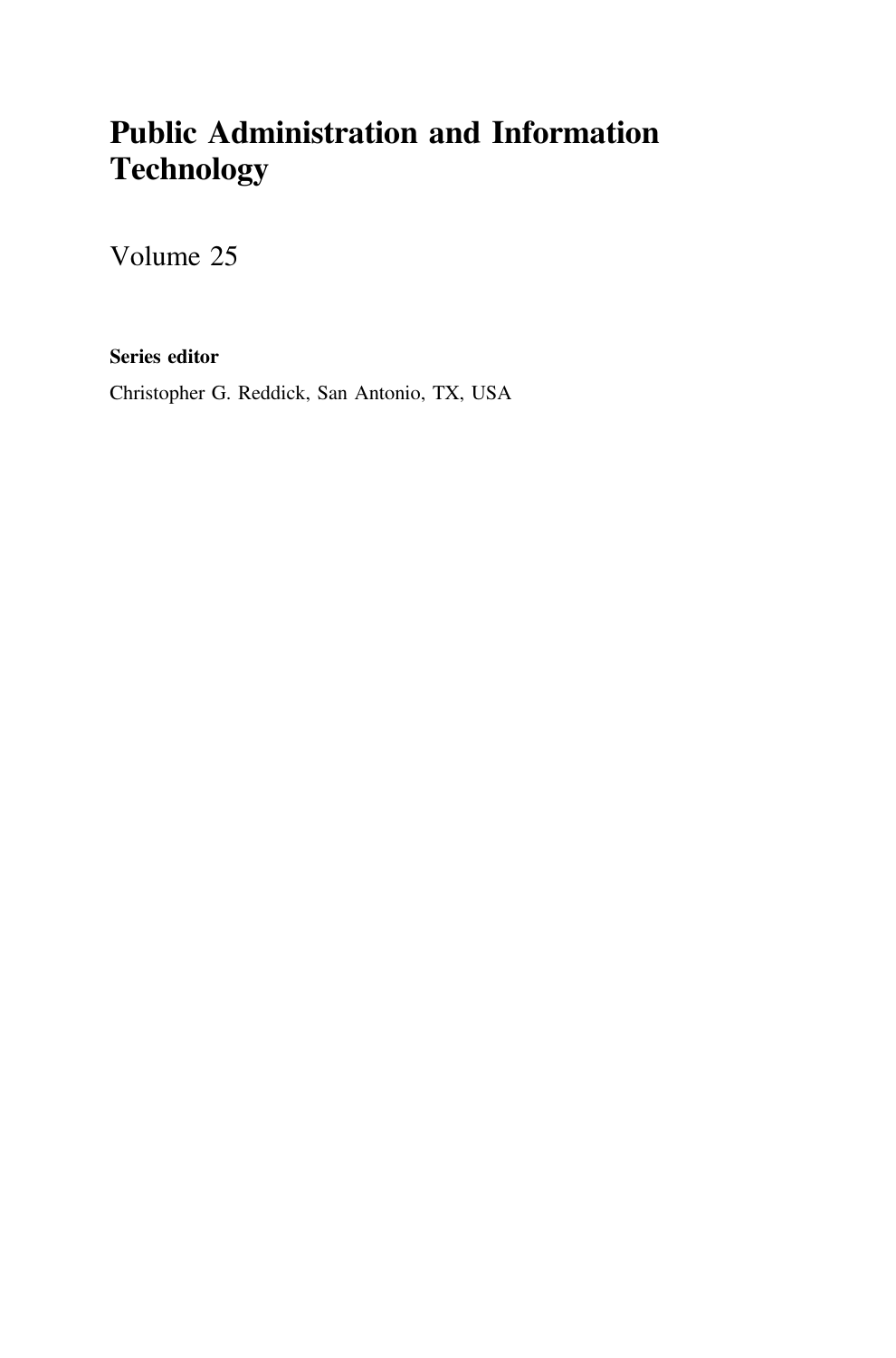More information about this series at http://www.springer.com/series/10796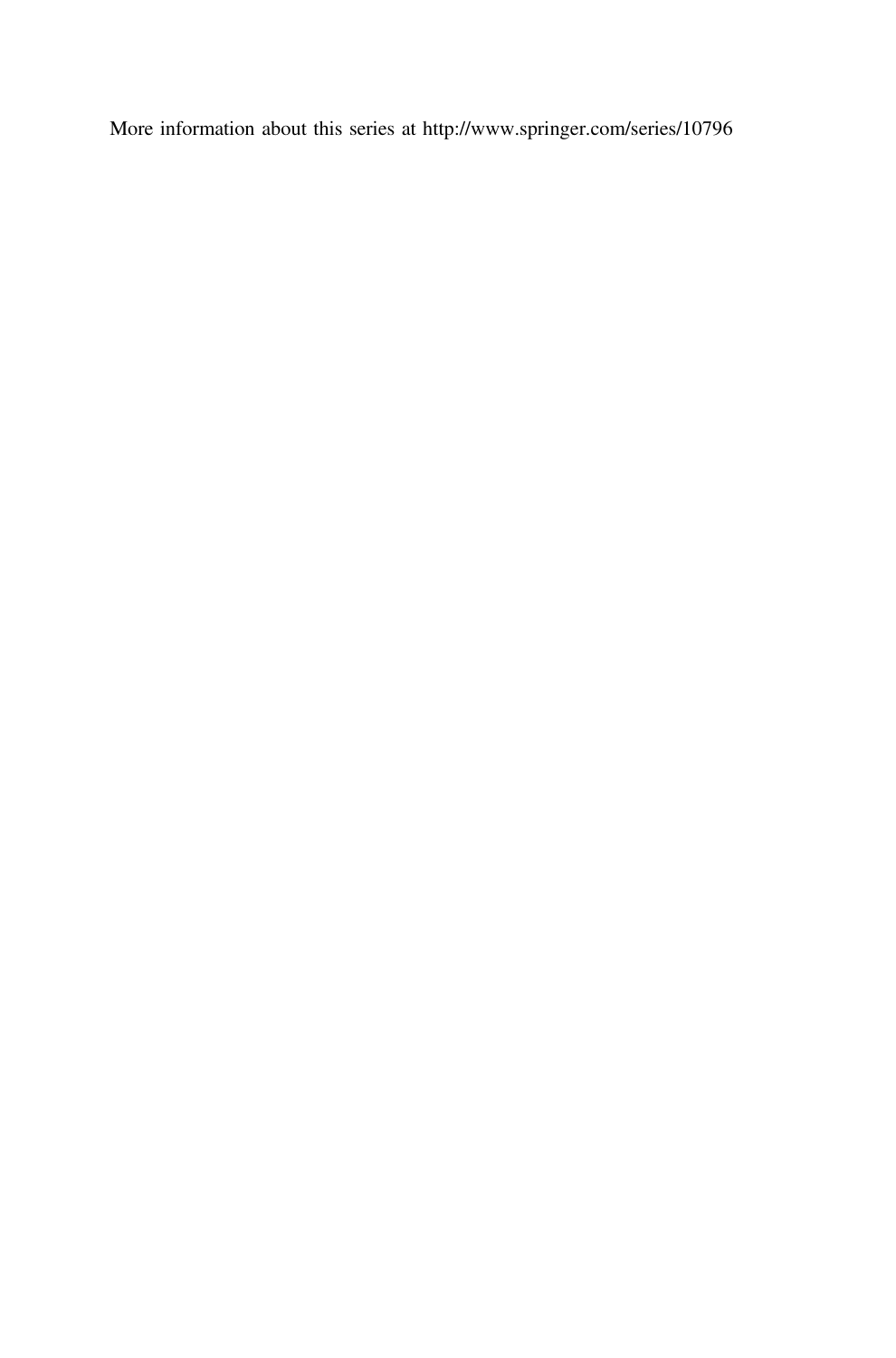Alois A. Paulin • Leonidas G. Anthopoulos Christopher G. Reddick Editors

# Beyond Bureaucracy

Towards Sustainable Governance Informatisation

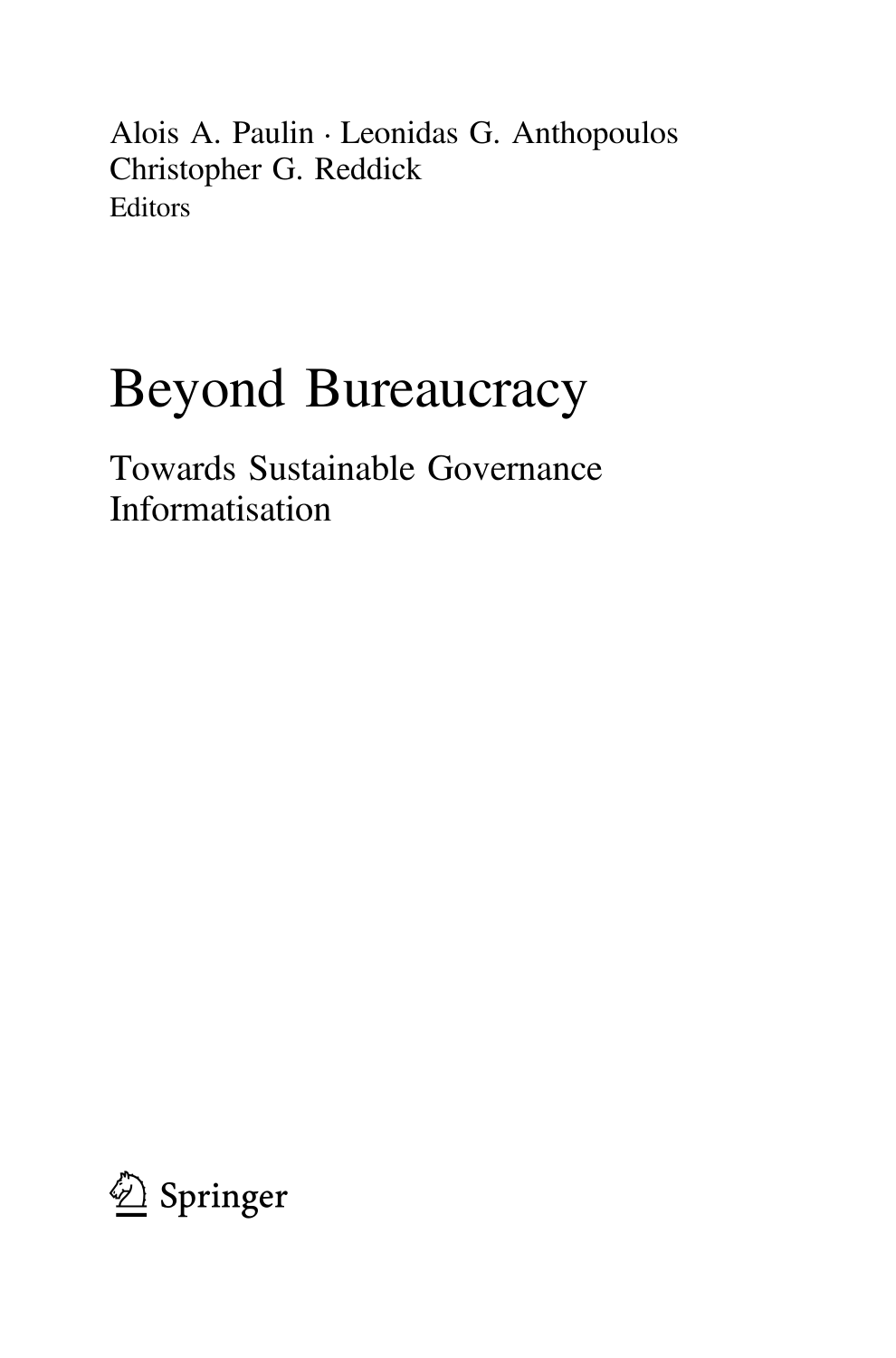**Editors** Alois A. Paulin Institute of Computer Aided Automation Vienna University of Technology Vienna Austria

Leonidas G. Anthopoulos Project Management Department Technological Educational Institute (TEI) Larissa, Thessaloniki Greece

Christopher G. Reddick Department of Public Administration The University of Texas at San Antonio San Antonio, TX USA

ISSN 2512-1812 ISSN 2512-1839 (electronic) Public Administration and Information Technology<br>ISBN 978-3-319-54141-9<br>ISBN 978-3-31 ISBN 978-3-319-54142-6 (eBook) DOI 10.1007/978-3-319-54142-6

Library of Congress Control Number: 2017932087

© Springer International Publishing AG 2017, corrected publication November 2017

This work is subject to copyright. All rights are reserved by the Publisher, whether the whole or part of the material is concerned, specifically the rights of translation, reprinting, reuse of illustrations, recitation, broadcasting, reproduction on microfilms or in any other physical way, and transmission or information storage and retrieval, electronic adaptation, computer software, or by similar or dissimilar methodology now known or hereafter developed.

The use of general descriptive names, registered names, trademarks, service marks, etc. in this publication does not imply, even in the absence of a specific statement, that such names are exempt from the relevant protective laws and regulations and therefore free for general use.

The publisher, the authors and the editors are safe to assume that the advice and information in this book are believed to be true and accurate at the date of publication. Neither the publisher nor the authors or the editors give a warranty, express or implied, with respect to the material contained herein or for any errors or omissions that may have been made. The publisher remains neutral with regard to jurisdictional claims in published maps and institutional affiliations.

Printed on acid-free paper

This Springer imprint is published by Springer Nature The registered company is Springer International Publishing AG The registered company address is: Gewerbestrasse 11, 6330 Cham, Switzerland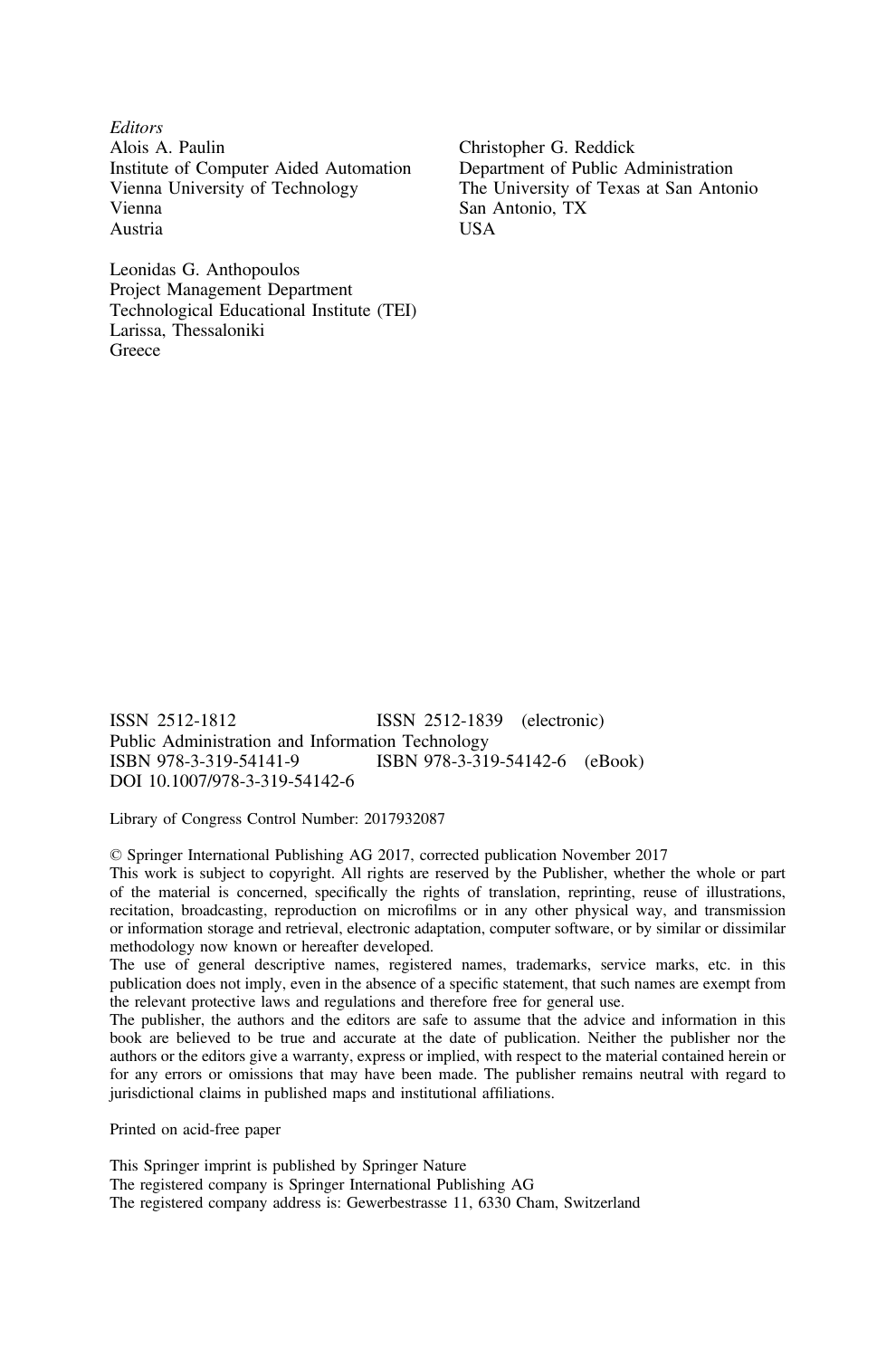### **Preface**

The title of this edited volume is deliberately chosen in aim to draw attention to research beyond well-trodden paths—set in the broader context of research on technology for governance, Beyond Bureaucracy addresses the question how radical technological innovation may transform the power of citizens and the conceptual sovereign body to actively control (rather than passively observe and follow) government agencies and governmental agents. The contrast to mainstream research is deliberately chosen—where traditional research ambitions under terms such as e-government, e-governance, and e-democracy focus on providing and/or studying technology that supports the work and mission of traditional state agencies and state agents (and as such aim to innovate incrementally, if at all), Beyond Bureaucracy aims to provide an incubator for ideas, visions, and thoughts that aim to step beyond the boundaries of existing frameworks.

Part I (Beyond Bureaucracy) of this volume is focussed on further exploring the "beyond". Zach Bastick first provides a discussion on the transformational potentials of technology on society that have gone out of focus over the decades of e-democracy research and practice. This is followed by *Alois Paulin's* discussion on the potentials of technical sciences to cause radical innovation in the context of Beyond Bureaucracy. Next, Frank Bannister reminds of the values the bureaucratic state bears for the stability and integrity of public values, while Uroš Pinterič explores how the role of the state is to be understood from the new perspectives of the information society.

Part II (Disruptive Innovation for Governance) deals with emerging disruptive concepts for governance, where twentieth-century technology can act as an enabling factor. First, an overview over participatory budgeting, where citizens get a say in how public finances are distributed, is provided by Lígia Helena Hahn Lüchmann. Also, Alicja Mikołajewicz-Woźniak addresses innovation in the fiscal domain by exploring virtual currencies as a disruptive approach to credit transfer in the digital age. Morten Kallestrup contributes by a chapter on recent changes in the European ICT standardisation framework, which adds value by raising awareness for standards as a type of regulations that are generated and adhered-to by a stakeholder community itself.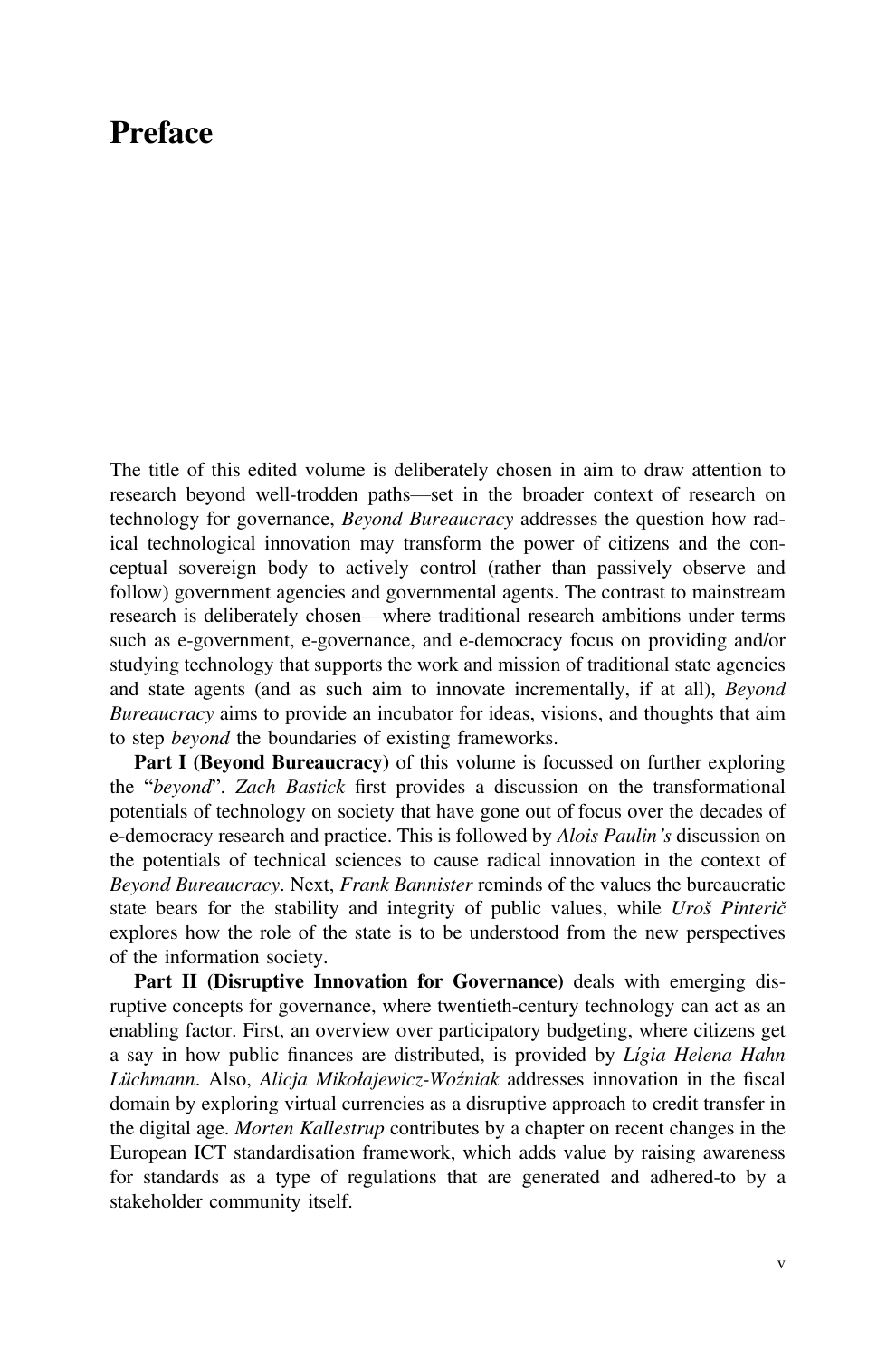Part III (Crowd Sourcing Governance) shifts to the various forms and applications of crowd-sourcing, which can be applied in the governmental context. Thus, Alina Ostling provides an overview of citizen engagement projects, which give citizens (as the users of government services) power to report on corruption, or provide general feedback on the service received. Rodrigo Sandoval-Almazan et al. describe a case where undocumented public transport routes were reconstructed by citizens. Evika Karamagioli et al. provide an overview over technology-supported crowd-sourcing projects for constitutional design, and Filipe Montargil and Vitor Santos report on European initiatives in which environmental indicators are monitored through citizen observatories.

Part IV (Mass Online Deliberation) is about online deliberation, which ranges from structured forms such as e-petitioning (Catherine Dumas et al. provide an overview of this tool for collective political action) and mass online deliberation (Cyril Velikanov and Alexander Prosser shall discuss on this) to unstructured and dispersed online discussions in social media and the like, which yet can, as Yuri Misnikov et al. argue, be used as a relevant source for forming public policy.

Part V (e-Government Trends), finally, provides an overview over the recent trends in technology-supported governance which aim at optimising existing institutional structures and improve the sentiment of citizens towards their governments. To this end, Grzegorz Makowski first provides an overview over bureaucratic corruption, arguing that technology-enabled transparency and open government can reduce corruption and increase citizen trust in governmental institutions. A tool for assessing and optimising costs of governmental institutions is presented by Yannis Charalabidis et al., which can help governmental decision makers to assess the value of digitalizing services of existing institutions. An interesting example of optimising satisfaction in citizen-to-government interaction is presented by Sarah Hartmann et al., who portray the US-American 311 initiative, a multichannel single point of contact to governmental agencies.

Part V, and thus the volume itself, concludes with Sokratis Katsikas and Stefanos Gritzalis' critical portrayal of the state of play in terms of digitalization in Greece, which once again emphasises that progress lies not in the mere introduction of digital technologies to modernise traditional institutions, but instead, that transformations must follow a radical/disruptive approach.

Vienna, Austria Alois A. Paulin Larissa, Greece Leonidas G. Anthopoulos San Antonio, TX, USA Christopher G. Reddick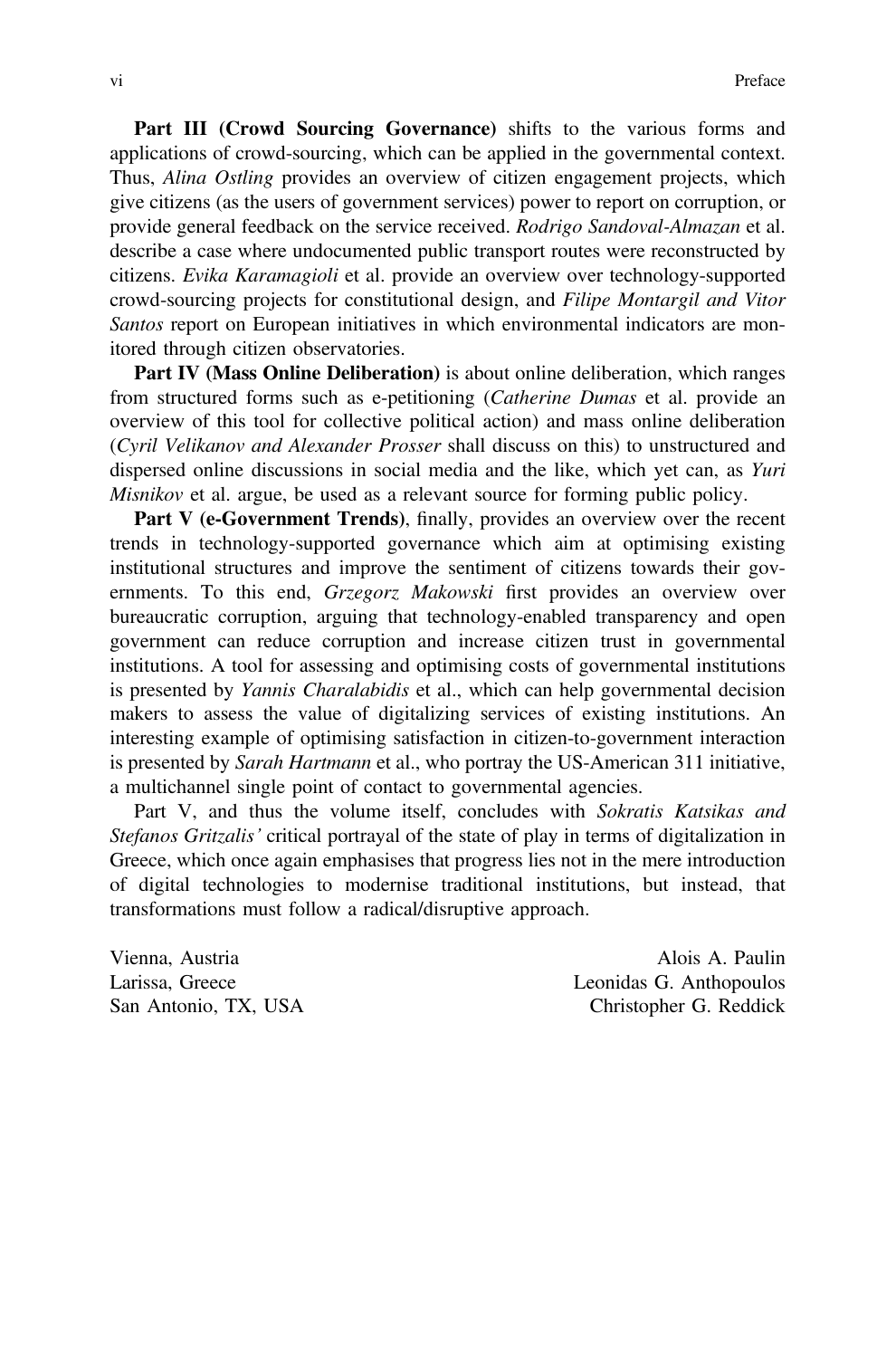## **Contents**

#### Part I Beyond Bureaucracy

| Digital Limits of Government: The Failure of E-Democracy<br><b>Zach Bastick</b>         | 3   |
|-----------------------------------------------------------------------------------------|-----|
| Alois Paulin                                                                            | 15  |
| In Defence of Bureaucracy: Governance and Public Values<br>Frank Bannister              | 27  |
| A Trans-Disciplinary Approach Towards Understanding<br>Uroš Pinterič                    | 49  |
| <b>Part II</b> Disruptive Innovation for Governance                                     |     |
| <b>Participatory Budgeting and Democratic Innovation:</b><br>Lígia Helena Hahn Lüchmann | 63  |
| Virtual Currencies as the Starting Point for Changes<br>Alicja Mikołajewicz-Woźniak     | 79  |
| The New Governance of ICT Standards in Europe<br>Morten Kallestrup                      | 97  |
| <b>Part III Crowd Sourcing Governance</b>                                               |     |
| <b>Social Innovation in Practice: Opportunities for Citizens</b><br>Alina Ostling       | 117 |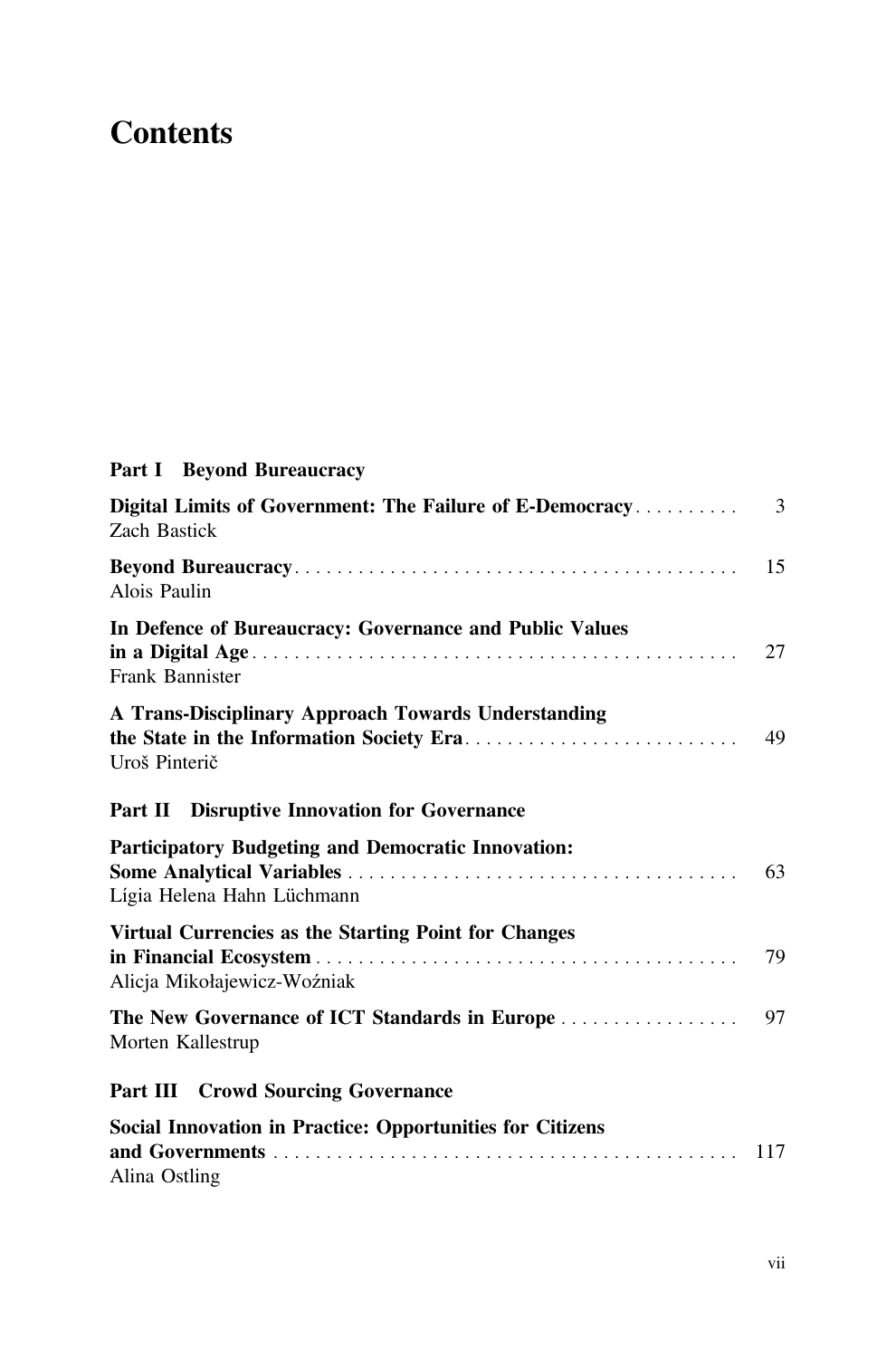| .<br><b>V111</b> | Contents |
|------------------|----------|
|------------------|----------|

| <b>Going Beyond Bureaucracy Through Gamification: Innovation</b><br>Labs and Citizen Engagement in the Case of "Mapaton"<br>Rodrigo Sandoval-Almazan, J. Ramon Gil-Garcia<br>and David Valle-Cruz | 133 |
|---------------------------------------------------------------------------------------------------------------------------------------------------------------------------------------------------|-----|
| Participatory Constitutional Design: A Grassroots Experiment<br>for (Re)Designing the Constitution in Greece<br>Evika Karamagioli, Mary Karatza, Stephania Xydia<br>and Dimitris Gouscos          | 151 |
| <b>Citizen Observatories: Concept, Opportunities and Communication</b><br>Filipe Montargil and Vitor Santos                                                                                       | 167 |
| Part IV<br><b>Mass Online Deliberation</b>                                                                                                                                                        |     |
| What Do the People Think?: E-Petitioning and Policy<br>Catherine Dumas, Teresa M. Harrison, Loni Hagen and Xiaoyi Zhao                                                                            | 187 |
| Mass Online Deliberation in Participatory Policy-Making-Part I<br>Cyril Velikanov and Alexander Prosser                                                                                           | 209 |
| Mass Online Deliberation in Participatory Policy-Making-Part II<br>Cyril Velikanov and Alexander Prosser                                                                                          | 235 |
| <b>Converting the Outcomes of Citizens' Discourses</b><br>in the Cyberspace into Policy Inputs for More<br>Yuri Misnikov, Olga Filatova and Andrei Chugunov                                       | 259 |
| Part V e-Government Trends                                                                                                                                                                        |     |
| From Weber to the Web Can ICT Reduce Bureaucratic<br>Grzegorz Makowski                                                                                                                            | 291 |
| <b>Public Services Reengineering Through Cost Analysis</b><br>and Simulation: The eGOVSIM II Platform<br>Yannis Charalabidis, Petros Stamoulis and Aggeliki Androutsopoulou                       | 313 |
| <b>Citizen Relationship Management in Local Governments:</b><br>Sarah Hartmann, Agnes Mainka and Wolfgang G. Stock                                                                                |     |